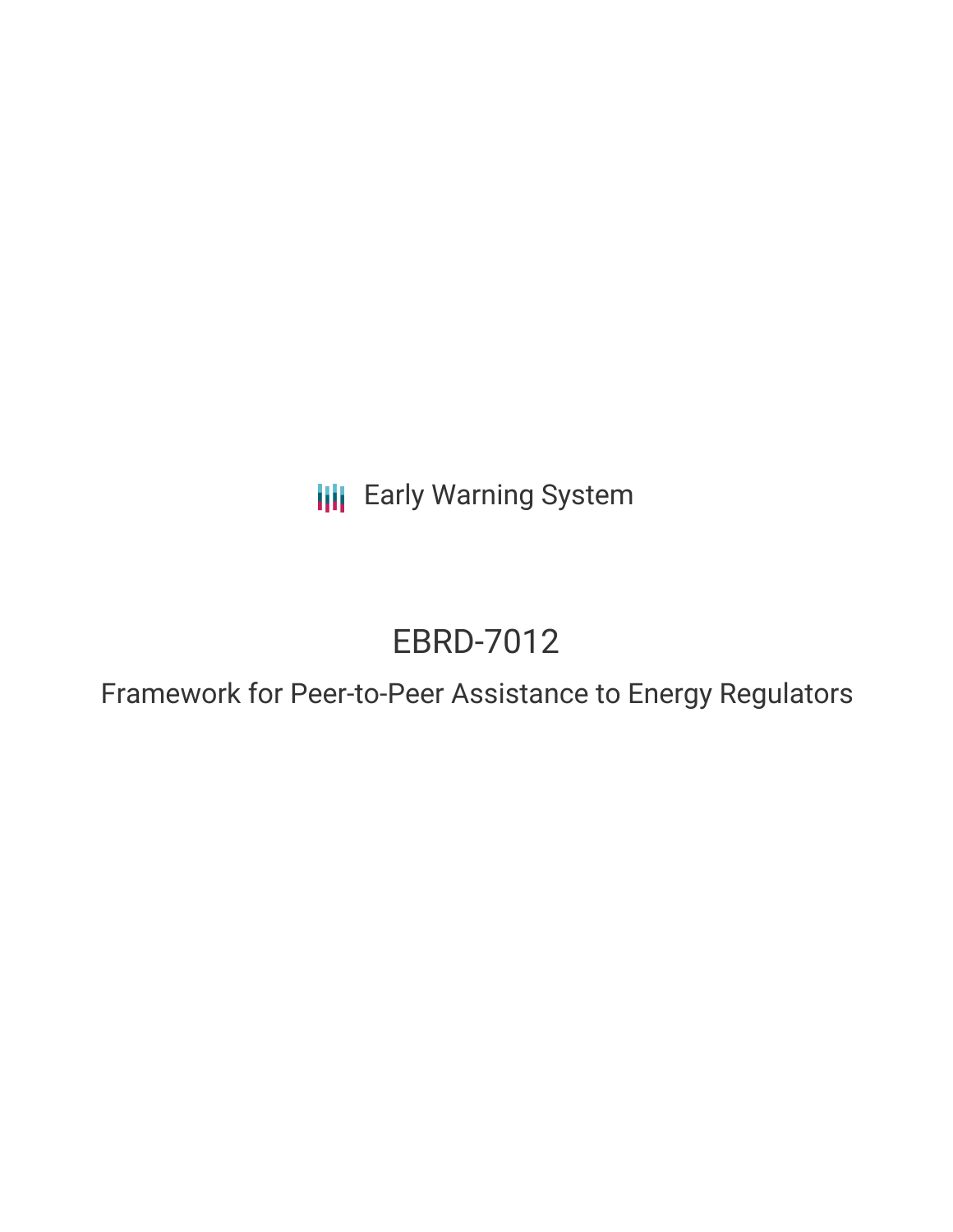### **Quick Facts**

| <b>Financial Institutions</b>  | European Bank for Reconstruction and Development (EBRD) |
|--------------------------------|---------------------------------------------------------|
| <b>Status</b>                  | Approved                                                |
| <b>Bank Risk Rating</b>        |                                                         |
| <b>Voting Date</b>             | 2016-12-20                                              |
| <b>Sectors</b>                 | Energy                                                  |
| <b>Investment Type(s)</b>      | Loan                                                    |
| <b>Investment Amount (USD)</b> | $$0.62$ million                                         |
| <b>Loan Amount (USD)</b>       | $$0.62$ million                                         |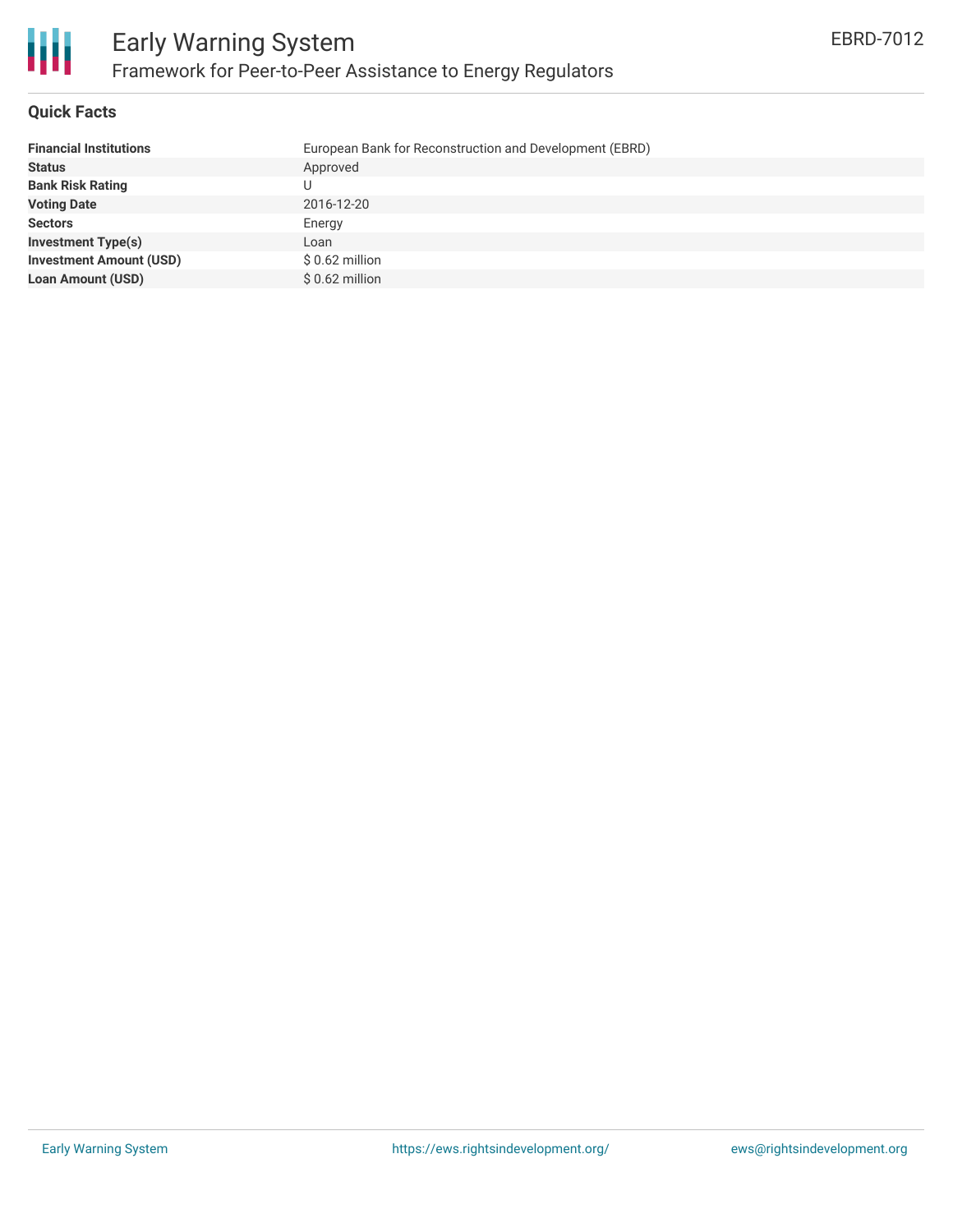

## **Project Description**

According to EBRD website, the Framework is consistent with the Bank's mandate and priorities:

- The Bank's Energy Sector Strategy (BDS13-291/F) specifically highlights policy dialogue through "exchanges between regulators within the Bank's region as well as peer-to-peer policy dialogue between regulators."
- Given the critical importance of sound regulatory frameworks for the further development of renewable technologies, the Framework is also aligned with the Bank's Green Economy Transition (BDS15-196/F) approach.
- The Framework builds on an MoU with the International Confederation of Energy Regulators (ICER) (of which CEER is a founding member).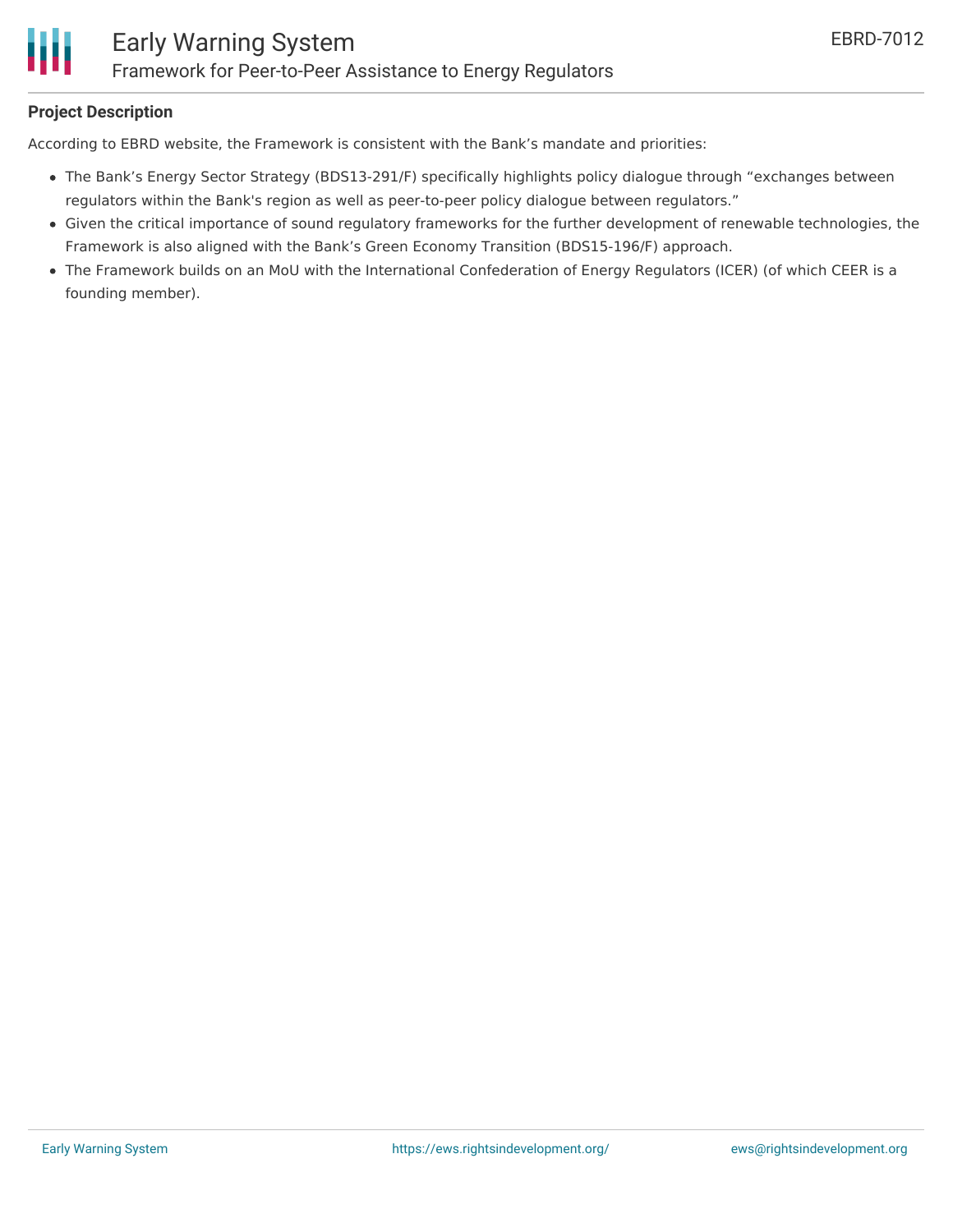

### **Investment Description**

European Bank for Reconstruction and Development (EBRD)